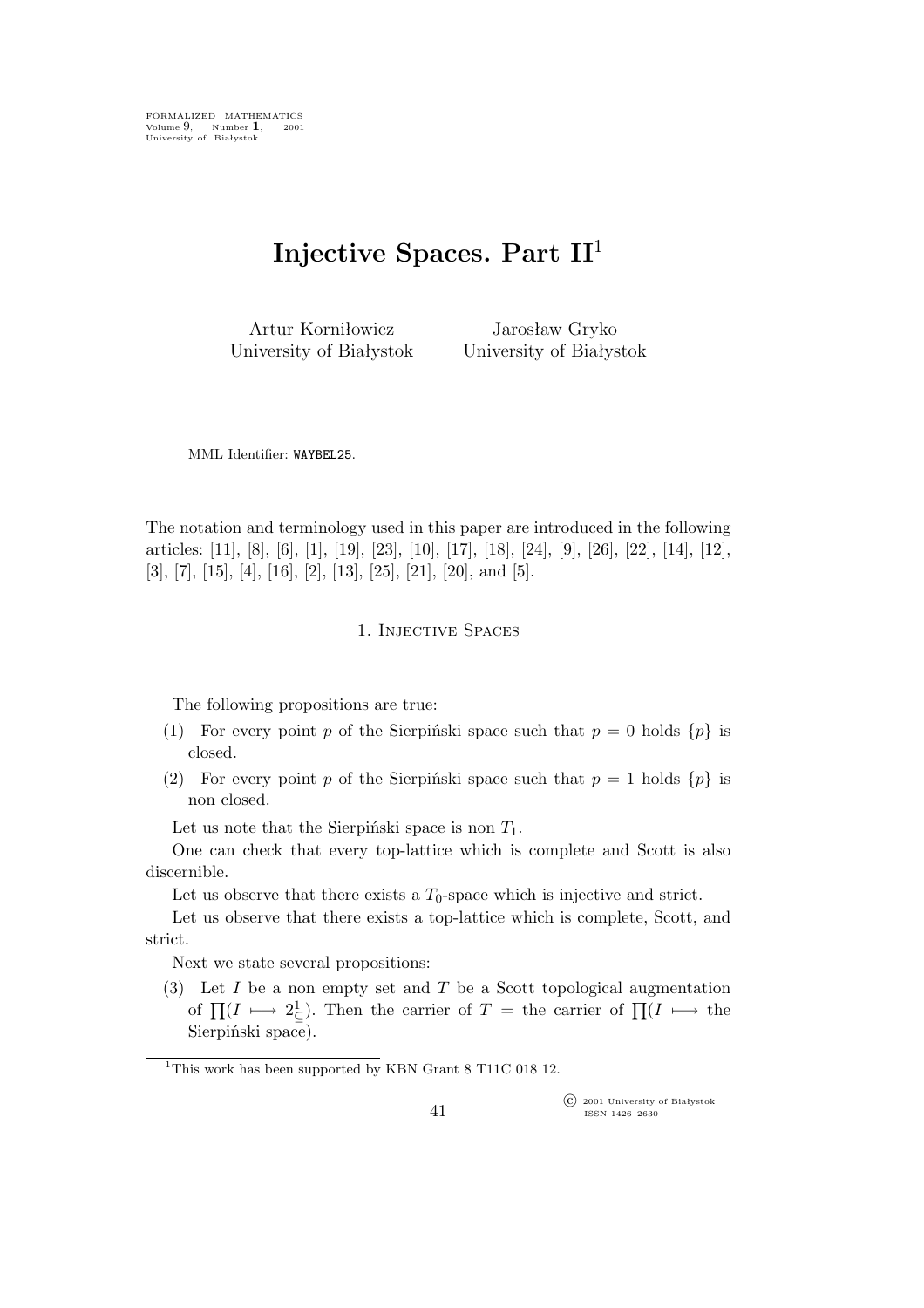## 42 artur korniłowicz and jarosław gryko

- (4) Let  $L_1$ ,  $L_2$  be complete lattices,  $T_1$  be a Scott topological augmentation of  $L_1$ ,  $T_2$  be a Scott topological augmentation of  $L_2$ , h be a map from  $L_1$ into  $L_2$ , and H be a map from  $T_1$  into  $T_2$ . If  $h = H$  and h is isomorphic, then  $H$  is a homeomorphism.
- (5) Let  $L_1$ ,  $L_2$  be complete lattices,  $T_1$  be a Scott topological augmentation of  $L_1$ , and  $T_2$  be a Scott topological augmentation of  $L_2$ . If  $L_1$  and  $L_2$  are isomorphic, then  $T_1$  and  $T_2$  are homeomorphic.
- (6) Let S, T be non empty topological spaces. If S is injective and S and T are homeomorphic, then  $T$  is injective.
- (7) Let  $L_1$ ,  $L_2$  be complete lattices,  $T_1$  be a Scott topological augmentation of  $L_1$ , and  $T_2$  be a Scott topological augmentation of  $L_2$ . If  $L_1$  and  $L_2$  are isomorphic and  $T_1$  is injective, then  $T_2$  is injective.

Let  $X, Y$  be non empty topological spaces. Let us observe that  $X$  is a topological retract of Y if and only if:

(Def. 1) There exists a continuous map c from X into Y and there exists a continuous map r from Y into X such that  $r \cdot c = id_X$ .

One can prove the following propositions:

- $(8)$  Let S, T, X, Y be non empty topological spaces. Suppose that
- (i) the topological structure of  $S =$  the topological structure of T,
- (ii) the topological structure of  $X =$  the topological structure of Y, and
- (iii)  $S$  is a topological retract of X.
	- Then  $T$  is a topological retract of  $Y$ .
- (9) Let T,  $S_1$ ,  $S_2$  be non empty topological structures. Suppose  $S_1$  and  $S_2$ are homeomorphic and  $S_1$  is a topological retract of T. Then  $S_2$  is a topological retract of T.
- (10) Let S, T be non empty topological spaces. Suppose T is injective and S is a topological retract of  $T$ . Then  $S$  is injective.
- (11) Let  $J$  be an injective non empty topological space and  $Y$  be a non empty topological space. If  $J$  is a subspace of  $Y$ , then  $J$  is a topological retract  $of Y.$
- (12) For every complete continuous lattice L holds every Scott topological augmentation of L is injective.

Let L be a complete continuous lattice. Observe that every topological augmentation of L which is Scott is also injective.

Let  $T$  be an injective non empty topological space. Note that the topological structure of  $T$  is injective.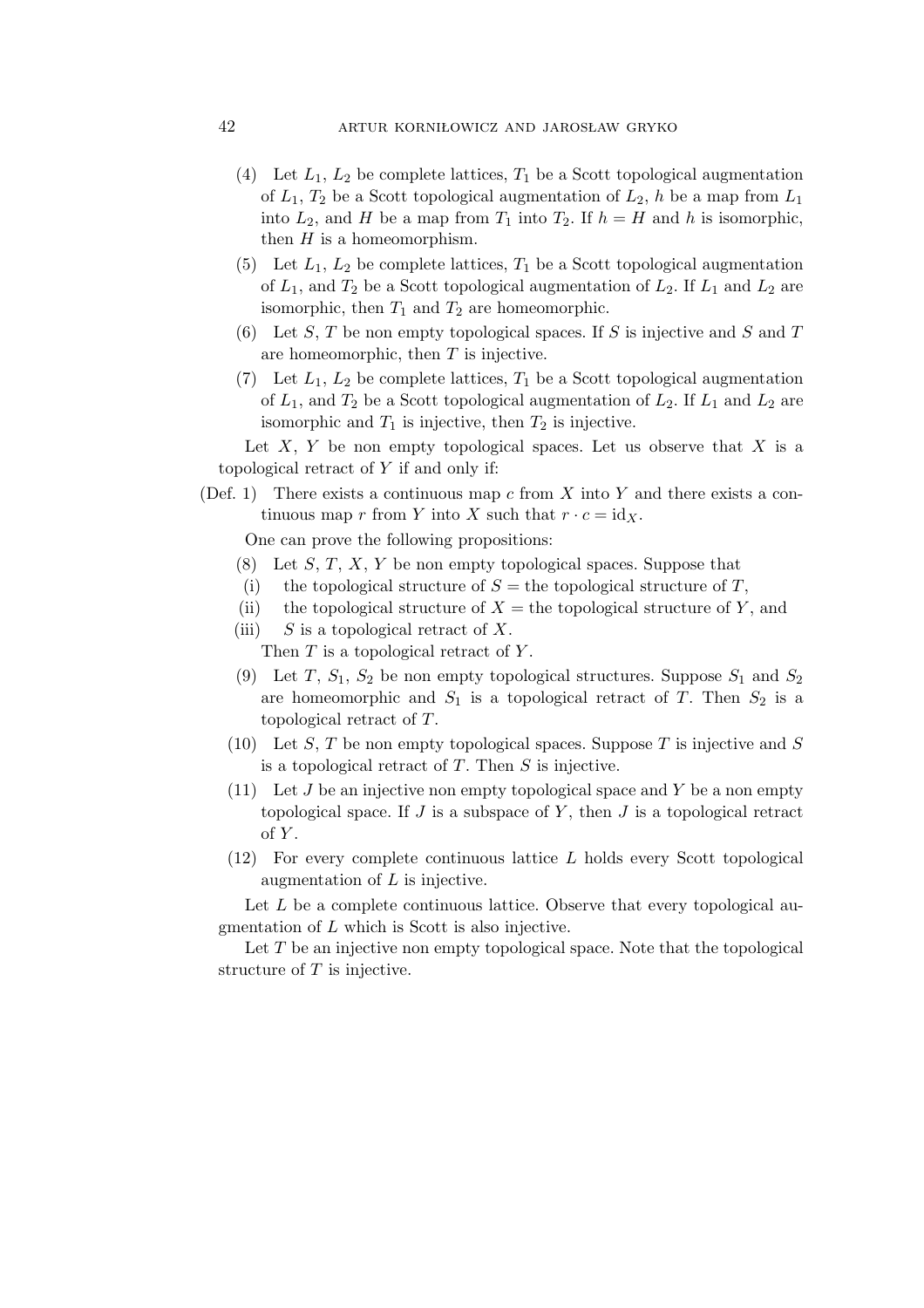### 2. Specialization Order

Let T be a topological structure. The functor  $\Omega T$  yielding a strict FRstructure is defined by the conditions (Def. 2).

- (Def. 2)(i) The topological structure of  $\Omega T =$  the topological structure of T, and (ii) for all elements x, y of  $\Omega T$  holds  $x \leq y$  iff there exists a subset Y of T such that  $Y = \{y\}$  and  $x \in \overline{Y}$ .
	- Let T be an empty topological structure. Observe that  $\Omega T$  is empty.
	- Let T be a non empty topological structure. Note that  $\Omega T$  is non empty.
	- Let T be a topological space. Note that  $\Omega T$  is topological space-like.
	- Let T be a topological structure. One can verify that  $\Omega T$  is reflexive.
	- Let T be a topological structure. One can verify that  $\Omega T$  is transitive.
	- Let T be a  $T_0$ -space. One can verify that  $\Omega T$  is antisymmetric.

One can prove the following propositions:

- (13) Let S, T be topological spaces. Suppose the topological structure of  $S =$  the topological structure of T. Then  $\Omega S = \Omega T$ .
- (14) Let  $M$  be a non empty set and  $T$  be a non empty topological space. Then the relational structure of  $\Omega \prod (M \longmapsto T) =$  the relational structure of  $\Pi(M \longmapsto \Omega T)$ .
- (15) For every Scott complete top-lattice S holds  $\Omega S =$  the FR-structure of S.
- (16) Let  $L$  be a complete lattice and  $S$  be a Scott topological augmentation of L. Then the relational structure of  $\Omega S =$  the relational structure of L.

Let S be a Scott complete top-lattice. Note that  $\Omega S$  is complete. We now state four propositions:

- $(17)$  Let T be a non empty topological space and S be a non empty subspace of T. Then  $\Omega S$  is a full relational substructure of  $\Omega T$ .
- (18) Let S, T be topological spaces, h be a map from S into T, and g be a map from  $\Omega S$  into  $\Omega T$ . If  $h = g$  and h is a homeomorphism, then g is isomorphic.
- (19) For all topological spaces  $S, T$  such that  $S$  and  $T$  are homeomorphic holds  $\Omega S$  and  $\Omega T$  are isomorphic.
- (20) For every injective  $T_0$ -space T holds  $\Omega T$  is a complete continuous lattice.

Let T be an injective  $T_0$ -space. One can verify that  $\Omega T$  is complete and continuous.

We now state the proposition

(21) For all non empty topological spaces  $X, Y$  holds every continuous map from  $\Omega X$  into  $\Omega Y$  is monotone.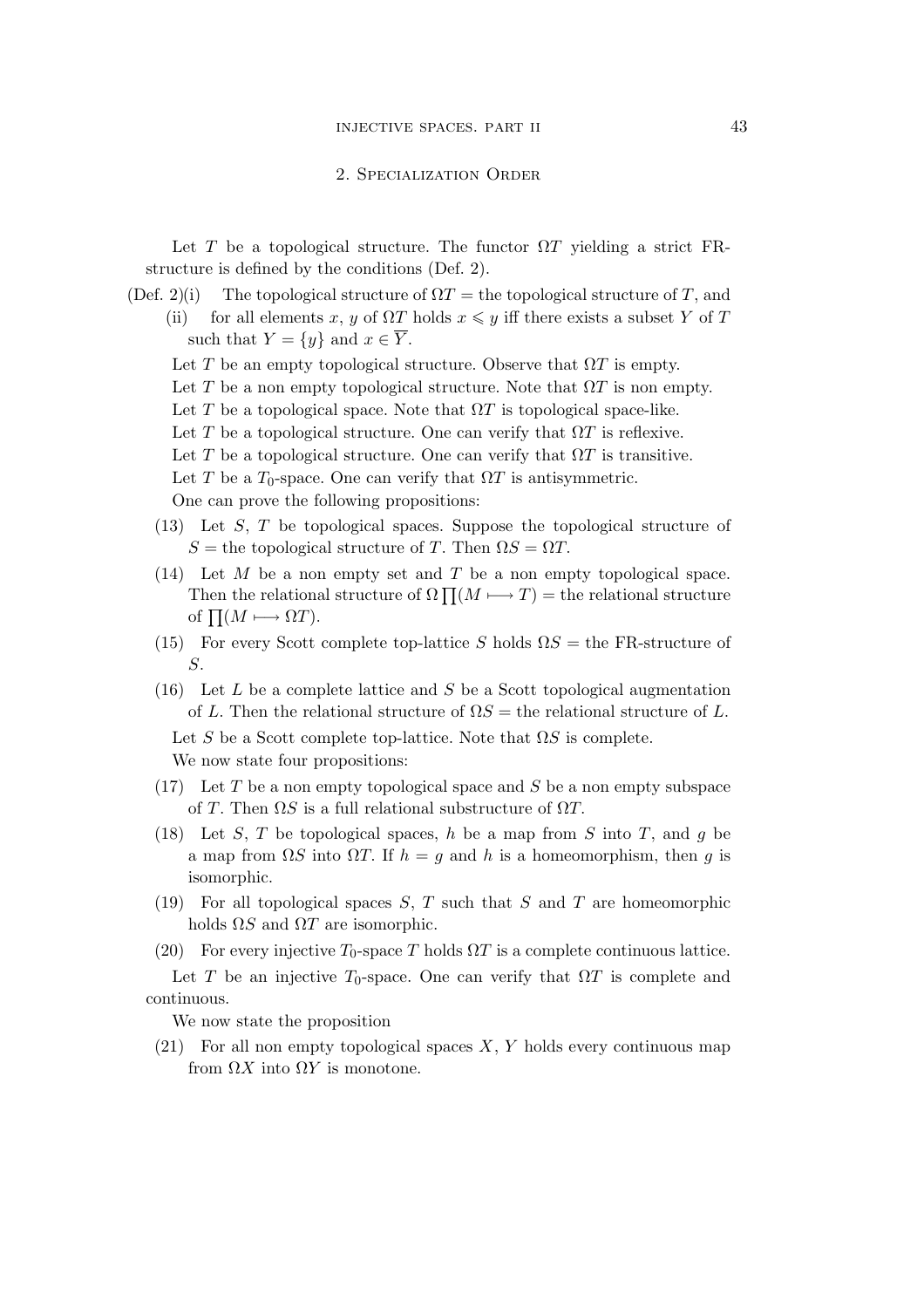Let X, Y be non empty topological spaces. Note that every map from  $\Omega X$ into  $\Omega Y$  which is continuous is also monotone.

Next we state the proposition

(22) For every non empty topological space T and for every element x of the carrier of  $\Omega T$  holds  $\{x\} = \iota x$ .

Let  $T$  be a non empty topological space and let  $x$  be an element of the carrier of  $\Omega T$ . One can verify that  $\{x\}$  is non empty lower and directed and  $\downarrow x$  is closed.

Next we state the proposition

(23) For every topological space X holds every open subset of  $\Omega X$  is upper.

Let T be a topological space. One can verify that every subset of  $\Omega T$  which is open is also upper.

Let  $I$  be a non empty set, let  $S$ ,  $T$  be non empty relational structures, let N be a net in  $T$ , and let i be an element of  $I$ . Let us assume that the carrier of  $T \subseteq$  the carrier of  $S^I$ . The functor commute $(N, i, S)$  yielding a strict net in S is defined by the conditions (Def. 3).

- (Def. 3)(i) The relational structure of commute  $(N, i, S)$  = the relational structure of N, and
	- (ii) the mapping of commute $(N, i, S) =$  (commute(the mapping of N))(*i*). Next we state two propositions:
	- (24) Let X, Y be non empty topological spaces, N be a net in  $[X \to \Omega Y]$ , i be an element of the carrier of  $N$ , and  $x$  be a point of  $X$ . Then (the mapping of commute $(N, x, \Omega Y)(i) =$  (the mapping of  $N(i)(x)$ .
	- (25) Let X, Y be non empty topological spaces, N be an eventually-directed net in  $[X \to \Omega Y]$ , and x be a point of X. Then commute $(N, x, \Omega Y)$  is eventually-directed.

Let  $X, Y$  be non empty topological spaces, let  $N$  be an eventually-directed net in  $[X \to \Omega Y]$ , and let x be a point of X. One can verify that commute  $(N, x, \Omega Y)$ is eventually-directed.

Let X, Y be non empty topological spaces. Observe that every net in  $[X \rightarrow$  $\Omega Y$  is function yielding.

Next we state the proposition

(26) Let X be a non empty topological space, Y be a  $T_0$ -space, and N be a net in  $[X \to \Omega Y]$ . Suppose that for every point x of X holds sup commute( $N, x, \Omega Y$ ) exists. Then sup rng (the mapping of N) exists in  $(\Omega Y)$ <sup>the carrier of X</sup>.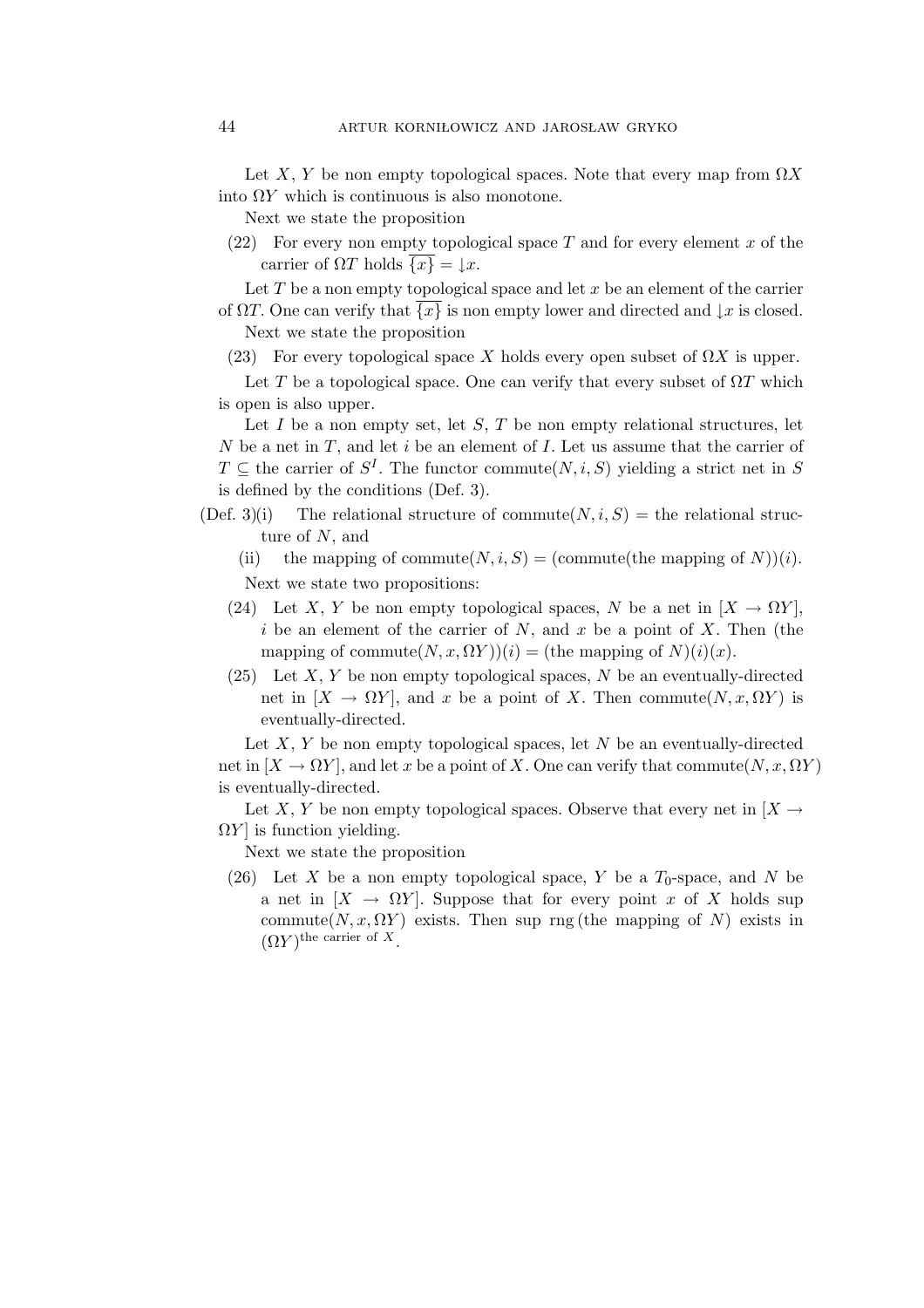### 3. Monotone Convergence Topological Spaces

Let  $T$  be a non empty topological space. We say that  $T$  is monotone convergence if and only if the condition (Def. 4) is satisfied.

- (Def. 4) Let D be a non empty directed subset of  $\Omega T$ . Then sup D exists in  $\Omega T$ and for every open subset V of T such that  $\sup D \in V$  holds D meets V. One can prove the following proposition
	- $(27)$  Let S, T be non empty topological spaces. Suppose the topological structure of  $S =$  the topological structure of T and S is monotone convergence. Then T is monotone convergence.

Let us observe that every  $T_0$ -space which is trivial is also monotone convergence.

Let us observe that there exists a topological space which is strict, trivial, and non empty.

One can prove the following two propositions:

- (28) Let S be a monotone convergence  $T_0$ -space and T be a  $T_0$ -space. If S and  $T$  are homeomorphic, then  $T$  is monotone convergence.
- (29) Every Scott complete top-lattice is monotone convergence.

Let  $L$  be a complete lattice. One can check that every Scott topological augmentation of L is monotone convergence.

Let  $L$  be a complete lattice and let  $S$  be a Scott topological augmentation of

- L. One can check that the topological structure of S is monotone convergence. We now state the proposition
- (30) For every monotone convergence  $T_0$ -space X holds  $\Omega X$  is up-complete. Let X be a monotone convergence  $T_0$ -space. Observe that  $\Omega X$  is up-complete. One can prove the following three propositions:
- (31) Let X be a monotone convergence non empty topological space and N be an eventually-directed prenet over  $\Omega X$ . Then sup N exists.
- (32) Let X be a monotone convergence non empty topological space and N be an eventually-directed net in  $\Omega X$ . Then sup  $N \in \text{Lim } N$ .
- (33) For every monotone convergence non empty topological space X holds every eventually-directed net in  $\Omega X$  is convergent.

Let  $X$  be a monotone convergence non empty topological space. Observe that every eventually-directed net in  $\Omega X$  is convergent.

We now state two propositions:

(34) Let X be a non empty topological space. Suppose that for every eventually-directed net N in  $\Omega X$  holds sup N exists and sup  $N \in \text{Lim } N$ . Then X is monotone convergence.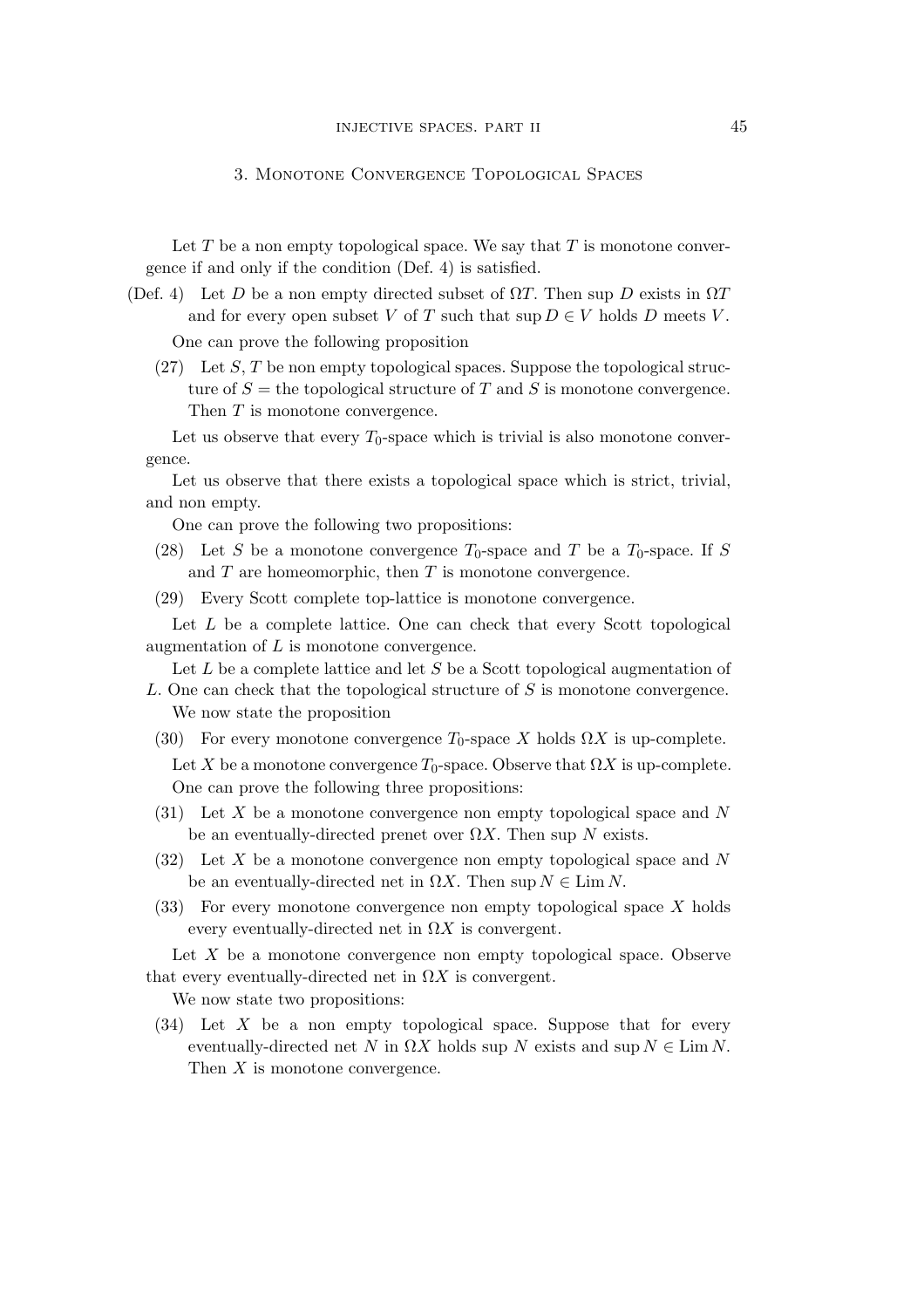$(35)$  Let X be a monotone convergence non empty topological space and Y be a  $T_0$ -space. Then every continuous map from  $\Omega X$  into  $\Omega Y$  is directedsups-preserving.

Let  $X$  be a monotone convergence non empty topological space and let  $Y$  be a  $T_0$ -space. One can check that every map from  $\Omega X$  into  $\Omega Y$  which is continuous is also directed-sups-preserving.

Next we state four propositions:

- (36) Let T be a monotone convergence  $T_0$ -space and R be a  $T_0$ -space. If R is a topological retract of  $T$ , then  $R$  is monotone convergence.
- (37) Let T be an injective  $T_0$ -space and S be a Scott topological augmentation of  $\Omega T$ . Then the topological structure of  $S =$  the topological structure of T.
- (38) Every injective  $T_0$ -space is compact, locally-compact, and sober.
- (39) Every injective  $T_0$ -space is monotone convergence.

One can verify that every  $T_0$ -space which is injective is also monotone convergence.

One can prove the following propositions:

- (40) Let X be a non empty topological space, Y be a monotone convergence T<sub>0</sub>-space, N be a net in  $[X \to \Omega Y]$ , and f, g be maps from X into  $\Omega Y$ . Suppose that
	- (i)  $f = \bigsqcup_{((\Omega Y)^{\text{the carrier of } X})} \text{rng}(\text{the mapping of } N),$
	- (ii) sup rng (the mapping of N) exists in  $(\Omega Y)$ <sup>the carrier of X</sup>, and
- (iii)  $q \in \text{rng}$  (the mapping of N). Then  $g \leqslant f$ .
- (41) Let X be a non empty topological space, Y be a monotone convergence T<sub>0</sub>-space, N be a net in  $[X \to \Omega Y]$ , x be a point of X, and f be a map from X into  $\Omega Y$ . Suppose for every point a of X holds commute  $(N, a, \Omega Y)$ is eventually-directed and  $f = \bigsqcup_{((\Omega Y)^{\text{the carrier of } X})}$  rng (the mapping of N). Then  $f(x) = \text{sup commute}(N, x, \Omega Y)$ .
- $(42)$  Let X be a non empty topological space, Y be a monotone convergence  $T_0$ -space, and N be a net in  $[X \rightarrow \Omega Y]$ . Suppose that for every point x of X holds commute $(N, x, \Omega Y)$  is eventually-directed. Then  $\bigsqcup_{\left( (\Omega Y)^{\text{the carrier of }} X \right)} \text{rng}$  (the mapping of  $N)$  is a continuous map from  $X$ into  $Y$ .
- $(43)$  Let X be a non empty topological space and Y be a monotone convergence  $T_0$ -space. Then  $[X \to \Omega Y]$  is a directed-sups-inheriting relational substructure of  $(\Omega Y)$ <sup>the carrier of X</sup>.

#### **REFERENCES**

[1] Grzegorz Bancerek. Complete lattices. *Formalized Mathematics*, 2(**5**):719–725, 1991.